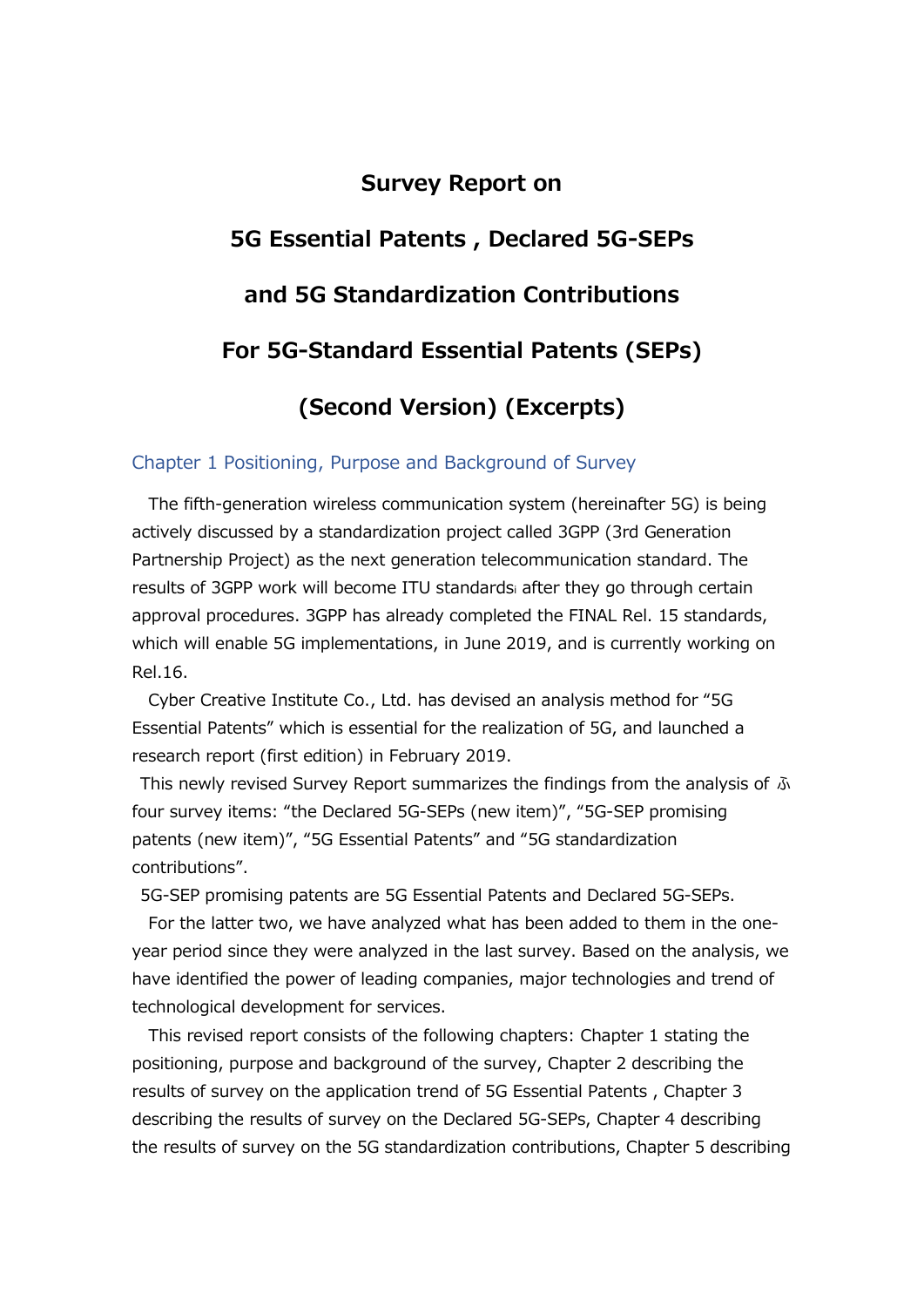the results of survey on the 5G-SEP promising patents , Chapter 6 describing the results of comprehensive analysis and Chapter 7 providing a summary.

The following is the summary (excerpts) of the Survey Report (revised version).

#### Chapter 2 Results of Survey on 5G Essential Patents

Section 1 Overview of the Survey

1. Details and method of the survey

This survey was conducted with the use of the proprietary method devised by Cyber Creative Institute Co., Ltd.

The purpose and goal of this survey are as follows.

The target scope of the survey is patent applications related to major technologies supporting 5G (5G element technologies). The advantage of using this method is that it covers not only the patents related to the requirements that need to be standardized for 5G but those related to the implementations and technologies for differentiation that do not need to be standardized (non-SEPs) . We believe that analysis of the trend of non-SEP applications is meaningful as license negotiations for Non-SEPs are conducted between individual parties unlike SEPs.

In addition, it is necessary to innovate the structure (basic concept) of standardization of radio access technologies for 5G in many aspects to accommodate the fact that 5G is designed to enable a wide range of use cases requiring capabilities such as low latency and massive device connectivity in addition to supporting high speed/high capacity communications as has been the case for the previous generations such as 4G.

We therefore extracted the target patents for this survey, focusing on and taking into consideration such unique features of 5G.

The findings from this survey are expected to offer new insights as it provides the results of analysis in a way that one can compare them between the Declared 5G-SEPs, SEPs and contributions submitted for standardization.

5G Essential Patents are given in Table 1.

The element technologies listed below include IoT and V2X, which assume new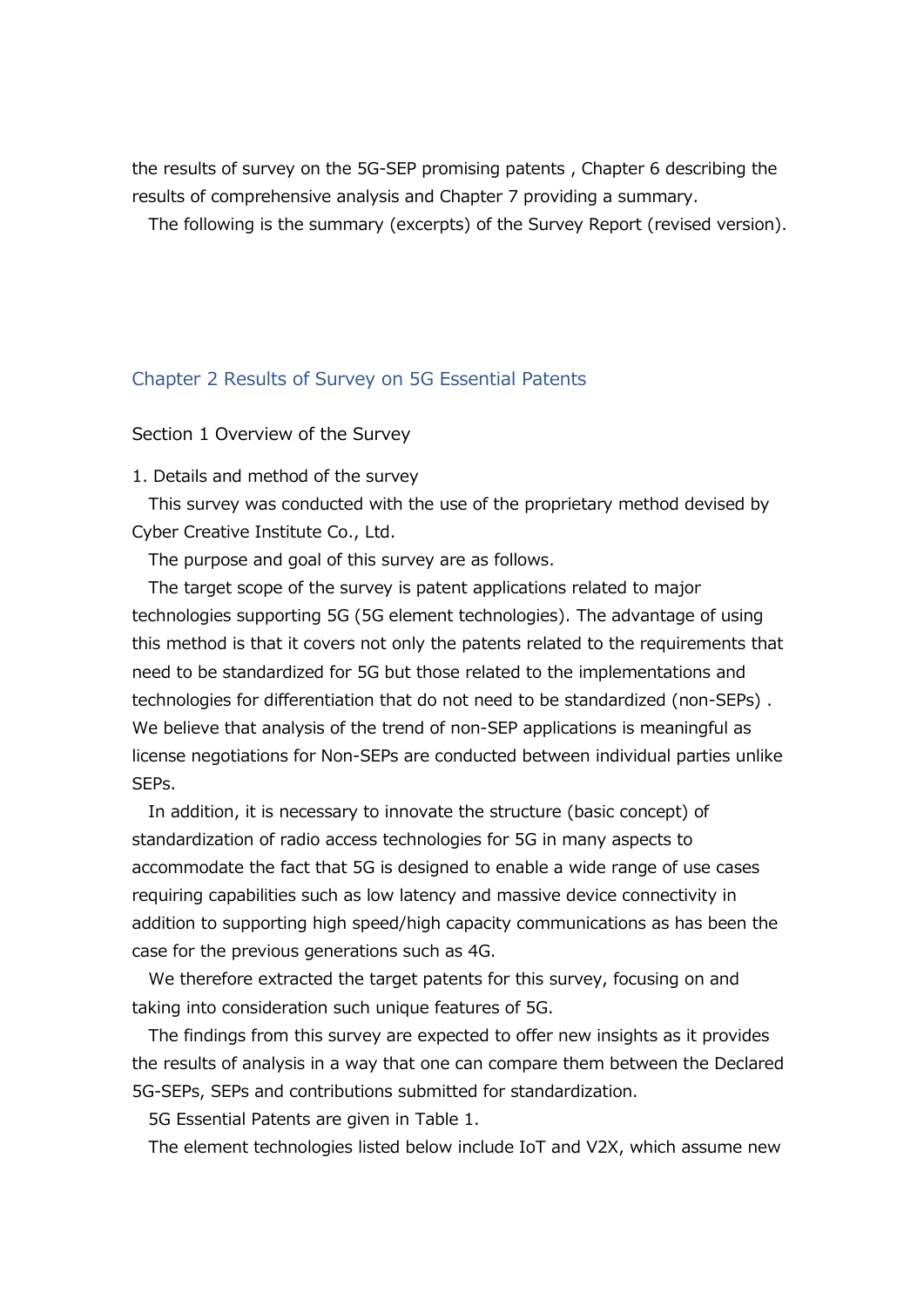use cases in 5G as well as key technologies for 5G implementation such as MIMO and network slicing.

| No. | Element Technologies                          |  |  |  |  |
|-----|-----------------------------------------------|--|--|--|--|
| 1   | <b>NOMA</b>                                   |  |  |  |  |
| 2   | Massive MIMO                                  |  |  |  |  |
| 3   | Signal waveform                               |  |  |  |  |
| 4   | Unlicensed band use                           |  |  |  |  |
| 5   | Frame structure                               |  |  |  |  |
| 6   | Data flow aggregation (Multiple connectivity) |  |  |  |  |
| 7   | C plane / U plane separation                  |  |  |  |  |
| 8   | URLCC implementation technologies             |  |  |  |  |
| 9   | Network slicing / NFV                         |  |  |  |  |
| 10  | Initial access related                        |  |  |  |  |
| 11  | 5G reference signal related                   |  |  |  |  |
| 12  | Millimeter wave band support                  |  |  |  |  |
| 13  | Flexible duplex                               |  |  |  |  |
| 14  | mMTC / IoT related                            |  |  |  |  |
| 15  | D2D / V2X related                             |  |  |  |  |

Table 1 5G element technologies

#### 2. Survey conditions

For the survey, we used Derwent Innovation as a search system with the analysis unit being an INPADOC family.

The period we surveyed is from January 1, 2013 to June 30, 2019 (to June 30, 2018 for the last survey) based on the issue dates of official gazettes in light of the time to start 5G discussions.

Section 2 Results of survey on the overall trend of 5G Essential Patents

1. The number of patent families surveyed and the number of families of 5G Essential Patents

The number of patent families surveyed is 43,765, 15, 131 (34.6%) of which are selected as 5G Essential Patents. In the initial report issued a year ago, the number of patent families surveyed was 29, 697, 7,348 (24.7%) of which were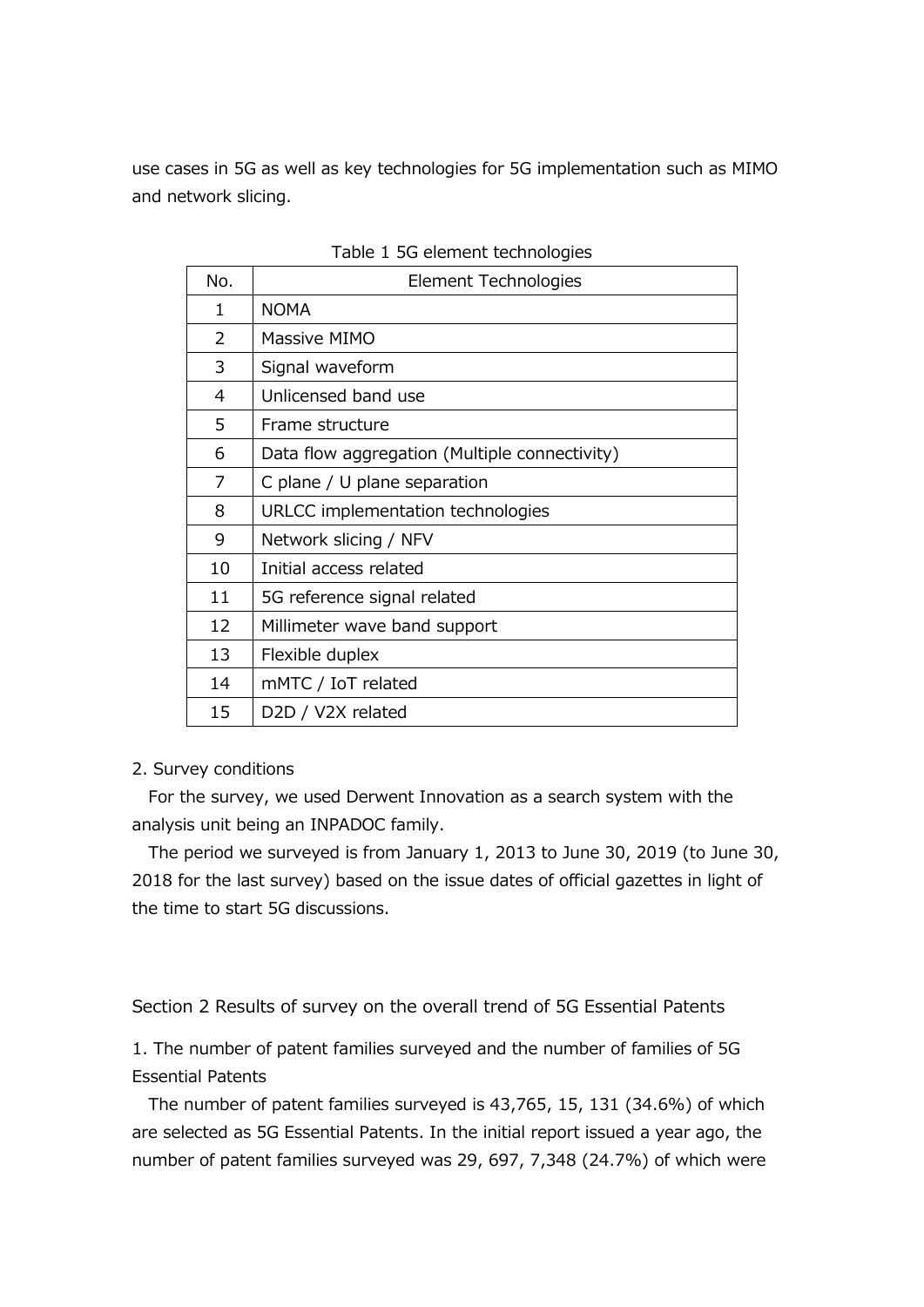selected as 5G Essential Patents .

The number of 5G SEPs shows a twofold increase over the one-year period.

#### 2. Changes in the number of 5G-SEP candidate families

As shown in Figure 1, the number of patent families surveyed has been continuing to double almost every year, increasing from 113 in 2011 to about 6,500 in 2017. The ratio of 5G Essential Patents to the number of patent families surveyed has been also on the rise. In 2017, the 5G Essential Patents accounted for over 60 % of the patent families surveyed.



Figure 1 Changes in the number of 5G Essential Patents families

3. Top companies in the number of 5G-SEP candidate families

Figure 2 shows the names of companies that rank in top positions in terms of the number of 5G-SEP candidate families.

These top companies have drastically increased the number of their patent families.

The names of the companies that hold the top positions, Qualcomm, Huawei and Samsung, remain unchanged since the last survey, but there are some changes in the ranking where QUALCOMM and SAMSUNG have switched their positions.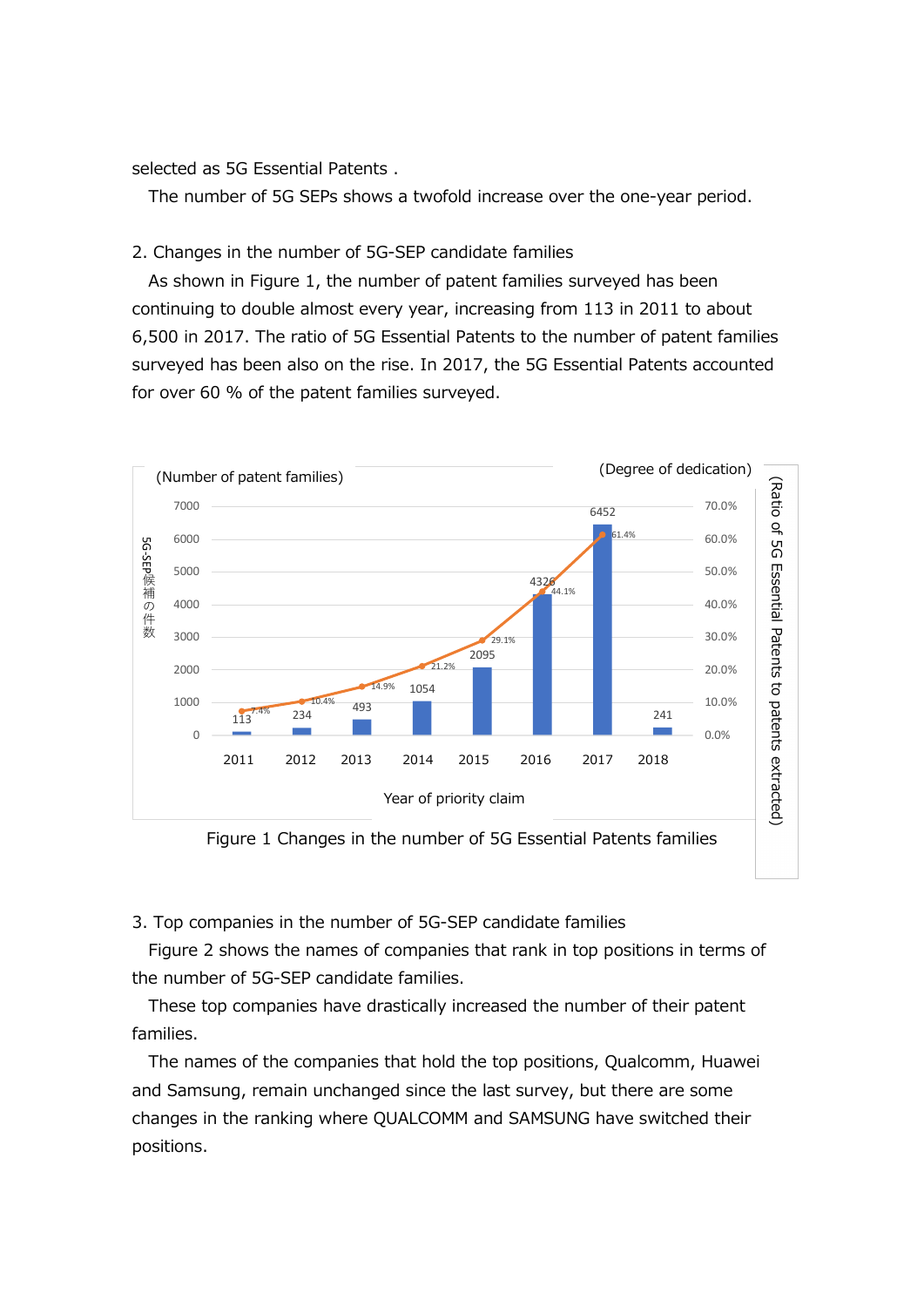As for Japanese companies, NTT DOCOMO ranks 6th in the world. NTT DOCOMO ranks 1st among Japanese companies as well as among telecom operators in the world as it did in the last survey.

We can see the name of a new comer, SHARP, who was not on the list of top 10 companies in the last survey. In terms of rank changes, Ericsson and LG have switched their positions to rank 4th and  $5<sup>th</sup>$ , respectively.



Figure 2 Top companies in the number of 5G Essential Patents applications

4. Companies with a high degree of dedication to 5G standardization

The average ratio of the number of 5G Essential Patents to the number of patent families surveyed is 35% among all companies and 44% among top 10 companies. Both of the ratios have increased since the last report when they were 25% and 37%, respectively.

As shown in Figure 3, NTT DOCOMO stands out with a remarkably high degree of dedication among the top 10 companies, which is approx.70%. DOCOMO is followed by Samsung with approx.58%. It is clear that these two companies are significantly focusing their energy on 5G.

Qualcomm, who had a low degree of 29 % in the last report, has greatly stepped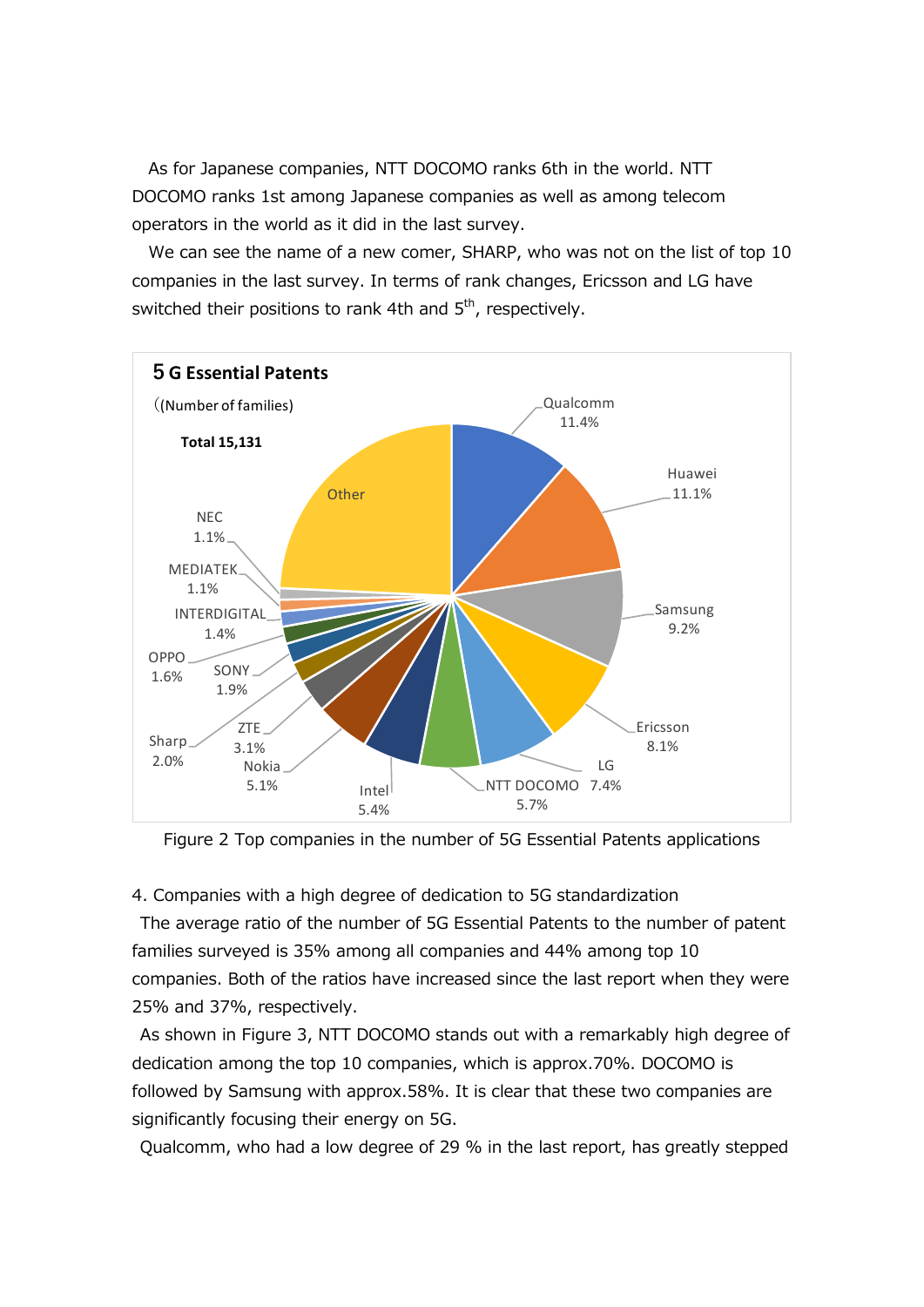



Section 3 Results of analysis of technological trend of 5G Essential Patents

1. The number of applications by technological category

The top 3 categories are radio resource management, beam control and MIMO. MIMO has declined to the 3rd place from the 1st by switching positions with radio resource management, which ranks 1st this time. Behind these ranking changes, there seems to have been a shift in patent applications, which have been more gravitated toward radio resource management for achieving higher performance as basic MIMO and beam control schemes have been established.

Section 4 Results of analysis of 5G Essential Patents by major applied

#### companies

(For details, please refer to the full Survey Report.)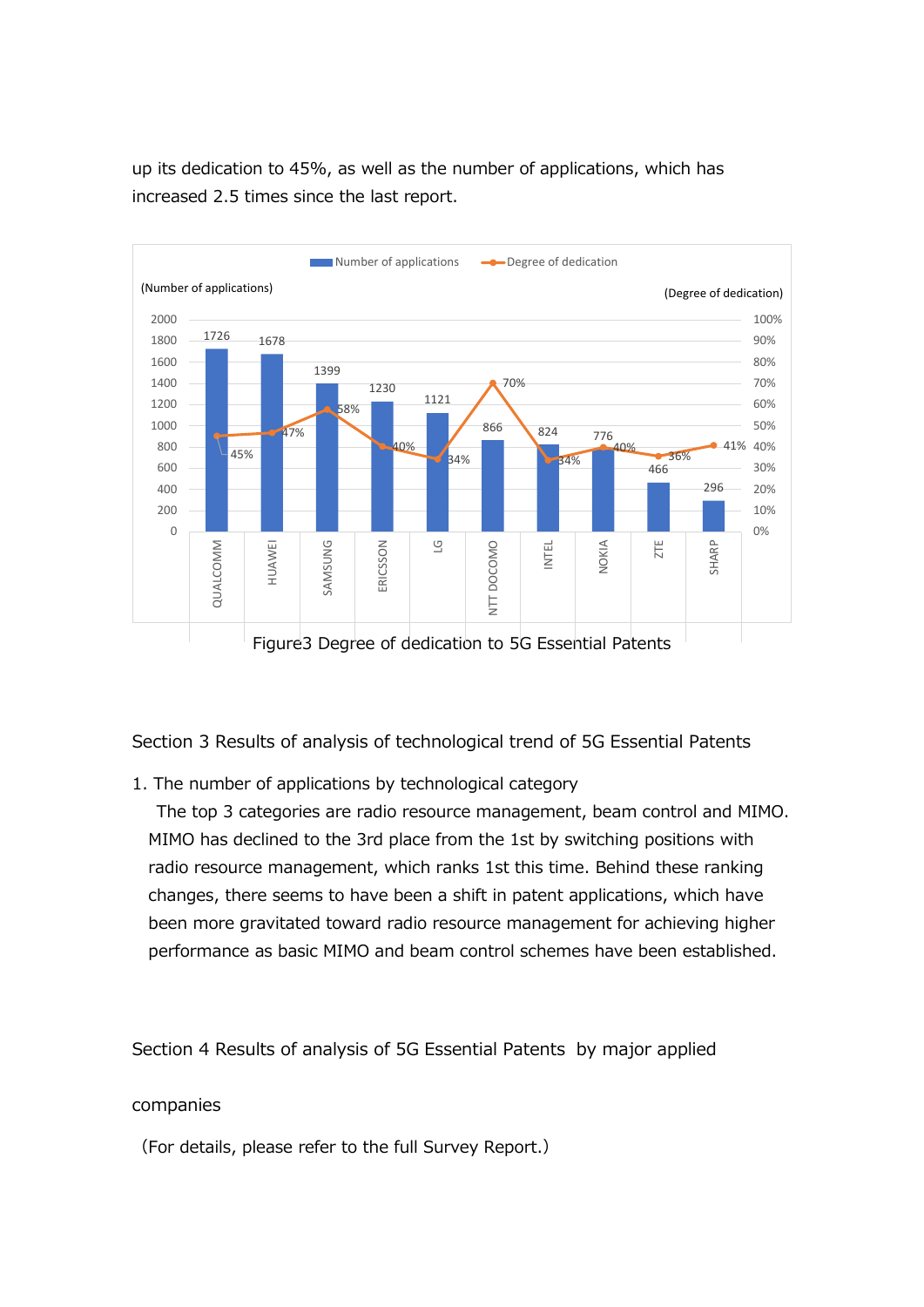Section 5 Results of analysis of 5G Essential Patents from particular

#### standpoints

(For details, please refer to the full Survey Report.)

#### Chapter 3 Results of Survey on the Declared 5G-SEPs

#### Section 1 Overview of the Survey

1. Details and method of the survey

ETSI publishes a list of patents that merges the patents that companies have declared as essential for standards to ETSI twice a year (hereinafter SEP declaration list).  $1$ 

Each company declares patents it considers to be in conformity with the applicable standards at its own discretion. Since the declarations are made according to each company's judgement, it is necessary to be careful in surveying those patents, especially in relation to each company's standardization strategies, because some declared patents are not necessarily relevant or essential to standardization while not all patents required for standardization are declared.

In spite of such imperfection, the SEP declaration list is a valuable source of information as the list provides details including target standards for declarations, names of meetings to which declarations are made, declarants and date of declarations. Such details are helpful for capturing the overall trend of standardization.

#### 2. Survey conditions

The target of this survey is the patents contained in the declaration list published in November 2019 and declared to 5G meetings.

The patents surveyed are those of INPADOC families (on an idea based).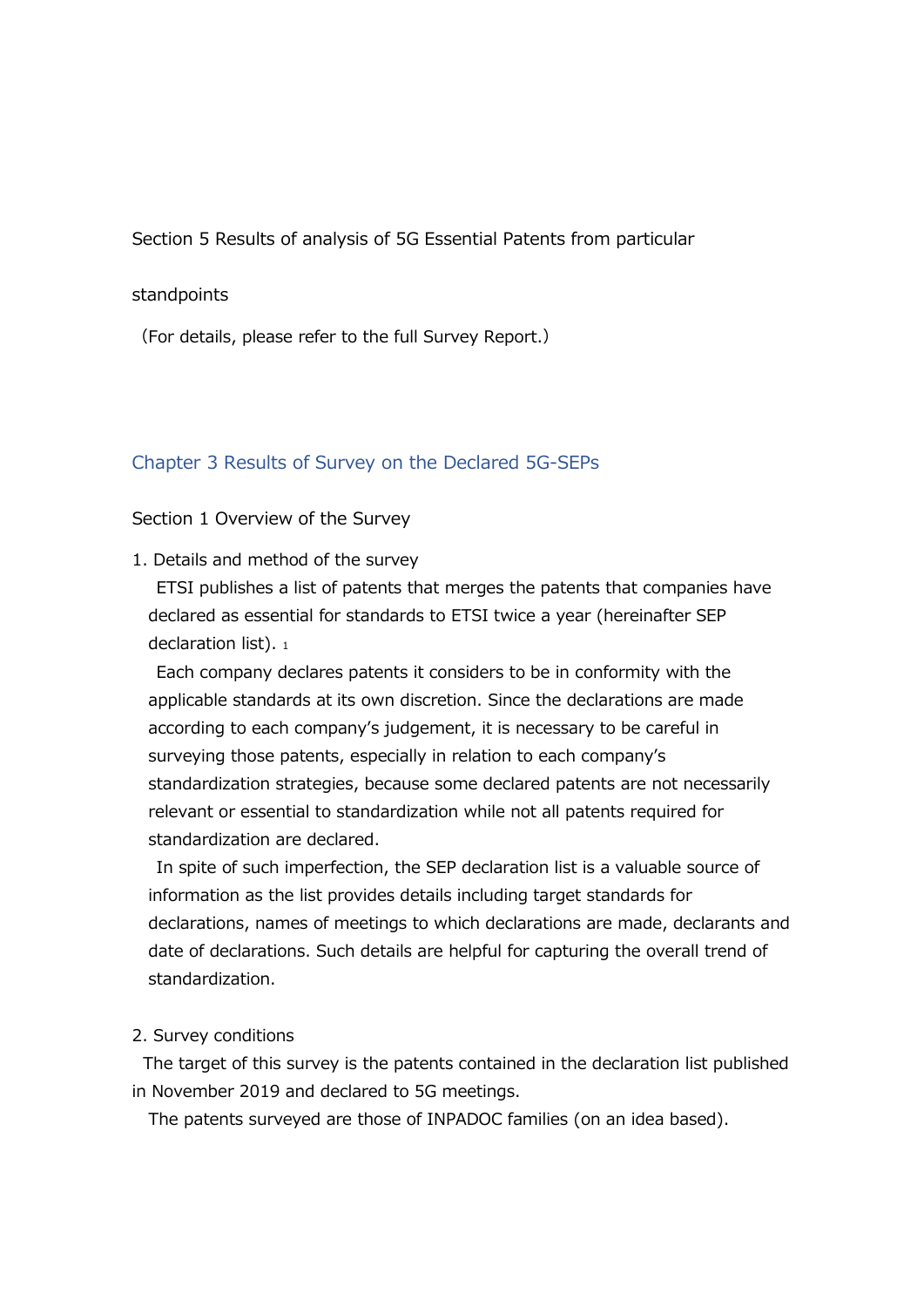Note that companies can make declarations anytime and that ETSI publicizes them in a timely manner. It is possible therefore to access to declared patents even when the relevant standardization is not complete.

Section 2 Results of survey on the overall trend of Declared 5G-SEPs

1. Number of Declared 5G-SEPs

This time we have added the Declared 5G-SEPs as the target of analysis as major companies seemed to have almost completed their declarations. The number of patent families declared as 5G-SEPs is 25,771.

2. Number of Declared 5G-SEPs by company

The top 3 companies are HUAWEI, SAMSUNG and LG. QUALCOMM, who ranks 1st in5G Essential Patents, goes down to the  $6<sup>th</sup>$  position in declarations. As for Japanese companies, NTT DOCOMO ranks 9th in the world and 1st in Japan. NTT DOCOMO ranks 1st among telecom operators in the world as well.



Figure 4 Top companies in Declared 5G-SEPs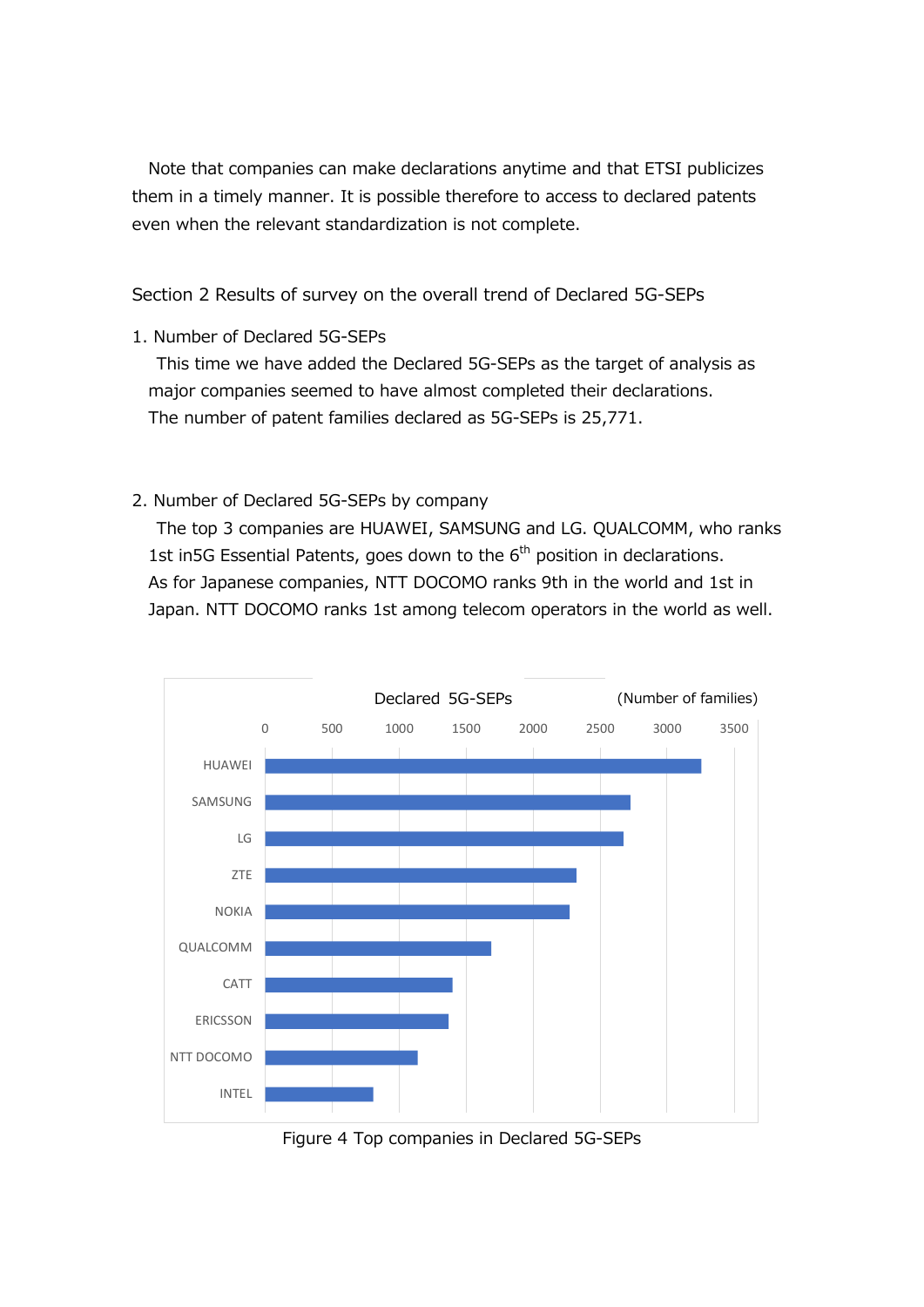Section 3 Results of analysis of technological trend of Declared 5G-SEPs (For details, please refer to the full Survey Report.)

Section 4 Results of analysis of Declared 5G-SEPs by major declared

#### companies

(For details, please refer to the full Survey Report.)

Section 5 Results of trend analysis of Declared 5G-SEPs from particular

standpoints

(For details, please refer to the full Survey Report.)

#### Chapter 4 Results of Survey on 5G Standardization Contributions

Section 1 Overview of the Survey

1. Details and method of the survey

Standardization activities (discussions on standard specifications) of 3GPP are conducted by TSGs (Technical Specification Groups) and WGs (Working Groups) under them. Today there are three TSGs by category, which are further divided into 16 WGs: RAN (WGs 1-6), SA (WGs1-6) and CT (WGs 1, 3, 4 and 6).

Basically those TSGs and WGs meet four times a year. Proposals are submitted to each of their meetings in the form of contributions.

The survey and analysis of this survey have been conducted based on the contributions made public.

Our analysis level is set to the level at which technical issues are recognizable.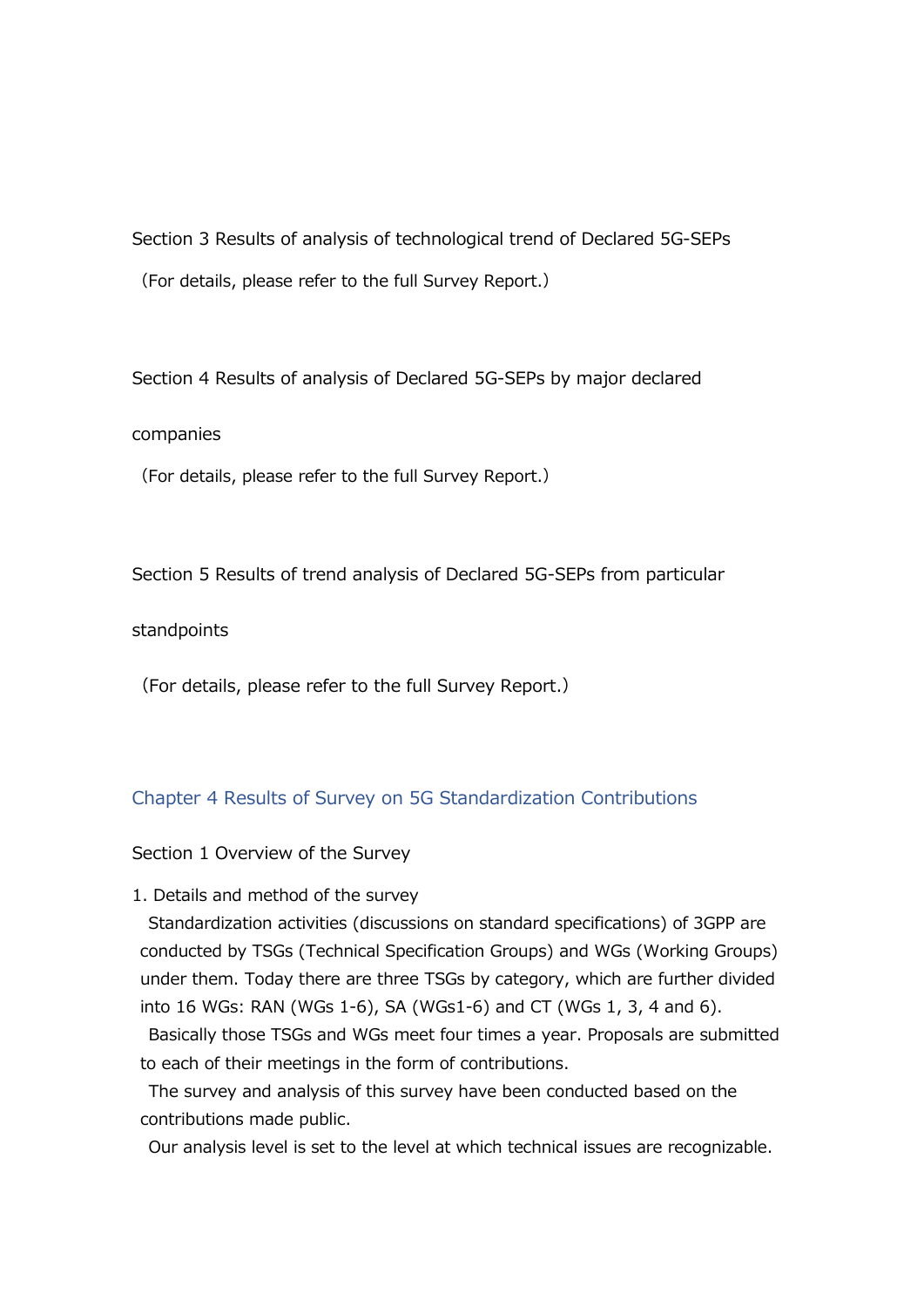#### 2. Survey conditions

The target period of this survey for Rel.15 was from March 2016 when 5Grelated discussion was officially started in WGs, to the end of September 2019, and for Rel.16, it was from December 2017 to the end of November 2019.

#### Section 2 Results of the survey on the overall trend

1. The number of 5G standardization contributions by WG

The number of contributions submitted during the survey period is approx.

200,000, up 80,000 from approx. 120,000 in the last survey.

Among WGs, RAN1 handled the largest number of contributions during the period, followed by RAN2 and RAN4, and SA ranks 4th.

Note that each WG is in charge of different areas of work. RAN1 studies radio layer 1, RAN2 studies radio layer 2 and 3, RAN3 studies RAN architecture (radio access network) and SA2 studies services and system architecture.

2. The number of 5G standardization contributions by company

Figure 5 shows the number of contributions submitted by each of top contributing companies to 3GPP.

Top three companies are Huawei (20%), Ericsson (16%), Nokia (10%). The number of contributions by the top four companies including Nokia (4th) account for more than 50% of the total.

As for Japanese companies, NTT DOCOMO ranks 10th among companies in the world, and ranks 1st among telecom operators in the world.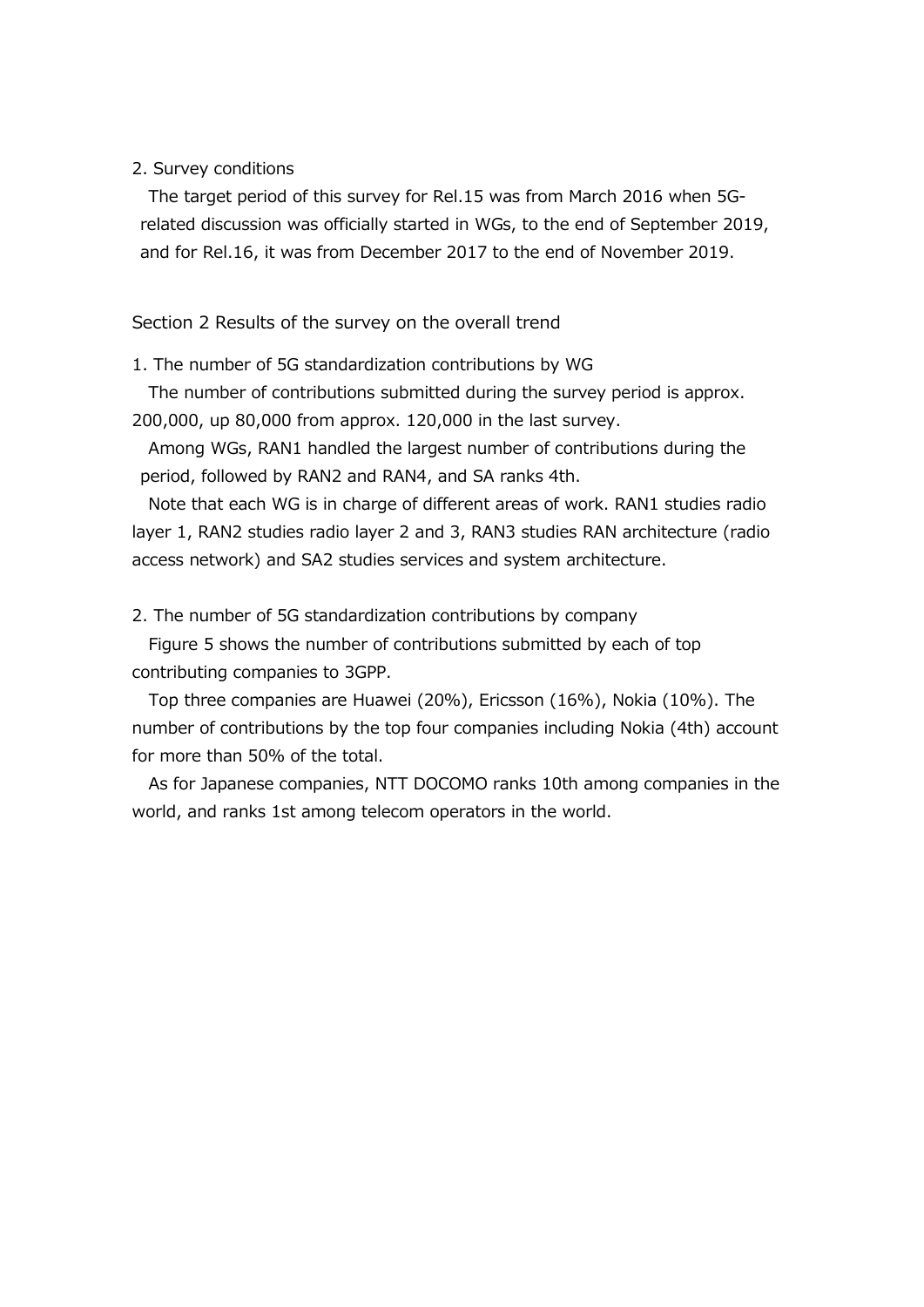

Figure 5 Top companies in 5G standardization contributions

Section 3 Results of analysis of technological trend of 5G standardization

#### contributions

(For details, please refer to the full Survey Report.)

Section 4 Results of trend analysis of 5G standardization contributions by

major contributing companies

(For details, please refer to the full Survey Report.)

Section 5 Results of trend analysis of 5G standardization contributions from

particular standpoints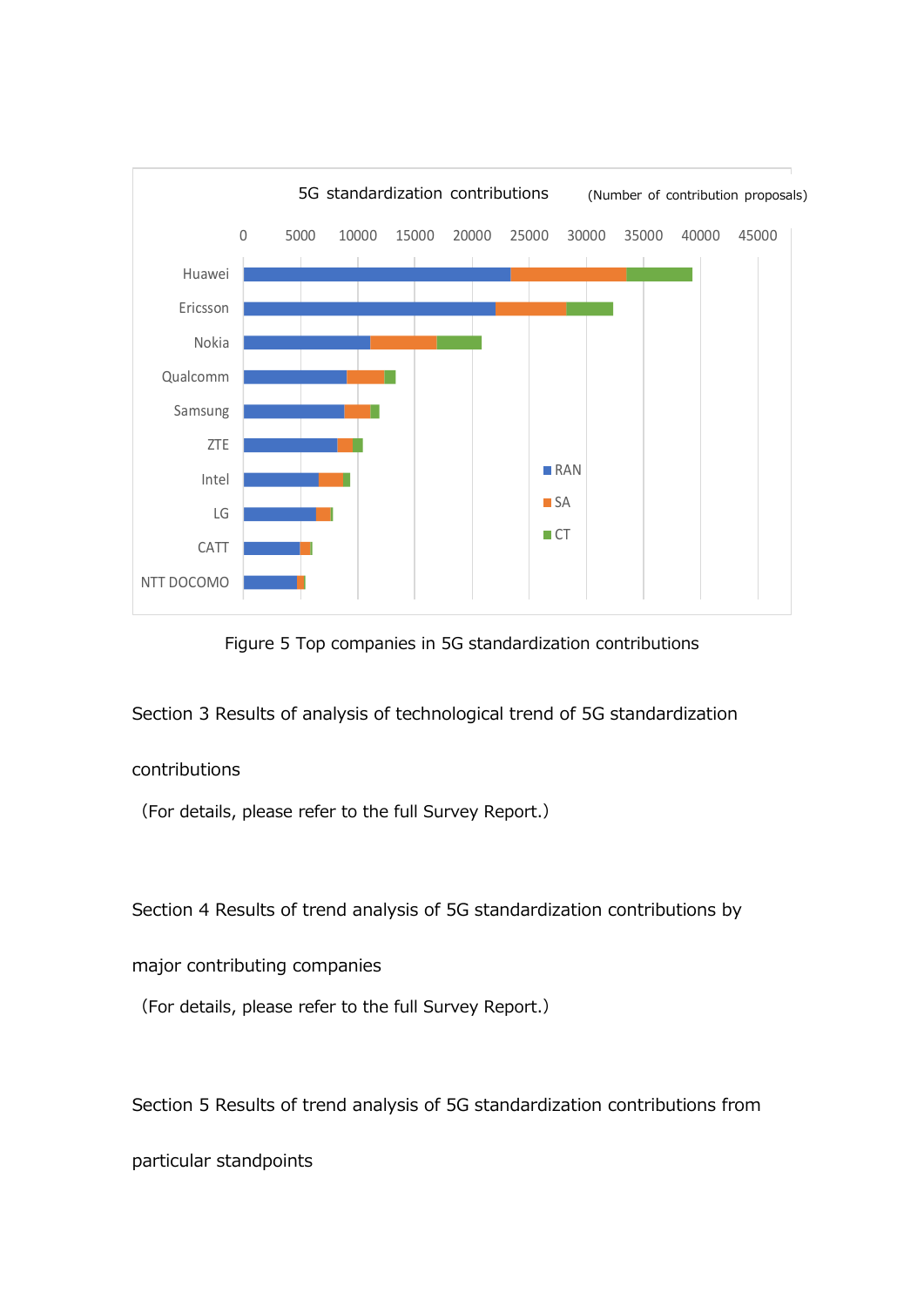(For details, please refer to the full Survey Report.)

### Chapter 5 Results of Survey on 5G-SEP promising patents(5G Essential

#### Patents ∩ Declared 5G-SEPs )

Section 1 The number of 5G-SEP promising patents

Among 5G-SEP candidate patents, 4000 patents or approx. one-fourth of them are Declared as 5G-SEPs. Among patents extracted as 5G Essential Patents but not considered 5G element technologies (approx. 290,000), 4000 patents are declared as 5G SEPs. Although these patents are related to technologies of the previous generations including 4G, they seem to have been considered essential for 5G implementations as well.

Section 2 The number of 5G-SEP promising patents by company

(For details, please refer to the full Survey Report.)

Section 3 Results of analysis of technological trend 5G-SEP promising patents

(For details, please refer to the full Survey Report.)

Section 4 Results of trend analysis of 5G-SEP promising patents by major

contributing companies

(For details, please refer to the full Survey Report.)

Section 5 Results of trend analysis of 5G-SEP promising patents from

particular standpoints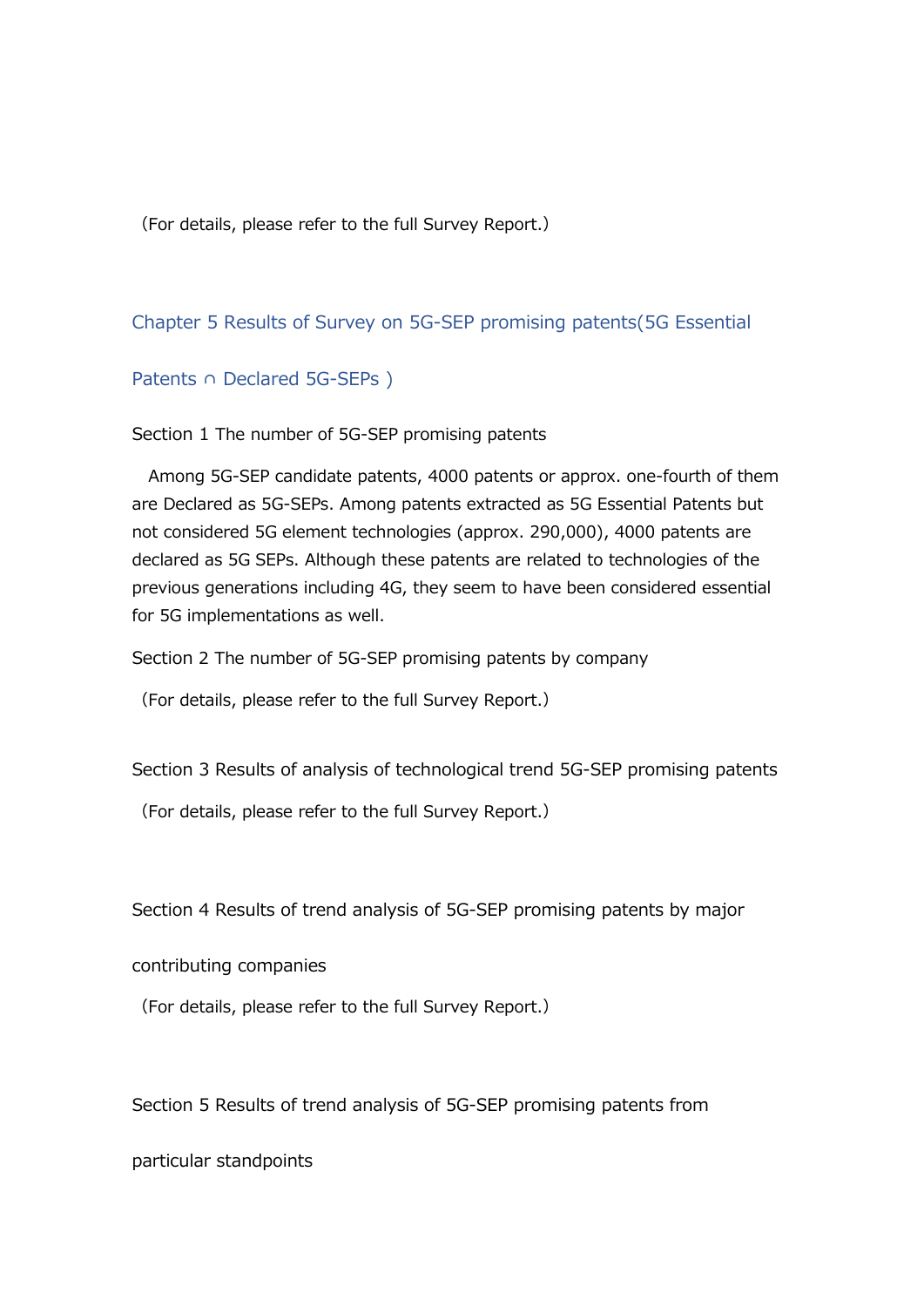### Chapter 6 Results of Comprehensive Analysis

Section 1 Positioning of major companies

1. Comparison of top 3 companies in three survey items

The table below compares the ranks of top patent applicants for 5G Essential Patents derived from the survey.

Qualcomm is highly dedicated to 5G element technologies, but it remains in a low position in the number of standardization contributions and Declared 5G-SEPs. Judging from this analysis result, there is a high possibility that Qualcomm is focusing its energy on implementations and differentiation technologies. We may need therefore to keep a watchful eye on this from the standpoint of royalties outside the scope of FRAND terms.

Among Japanese companies, NTT DOCOMO keeps its top position for all of the three survey items among Japanese companies as well as among telecom operators in the world.

| <b>Top</b><br>companies | <b>5G Essential Patents</b> |                          | <b>Declared</b><br>5G-SEPs | 5G standardization<br>contributions |        |
|-------------------------|-----------------------------|--------------------------|----------------------------|-------------------------------------|--------|
|                         | This survey                 | Last                     | This survey                | This survey                         | Last   |
|                         |                             | survey                   |                            |                                     | survey |
| QUALCOMM                | 1                           | 3                        | 6                          | 4                                   | 5      |
| <b>HUAWEI</b>           | 2                           | $\overline{2}$           | 1                          |                                     |        |
| <b>SAMSUNG</b>          | 3                           | 1                        | 2                          | $\mathcal{P}$                       | 4      |
|                         |                             |                          |                            |                                     |        |
| <b>NTT</b>              | 6                           | 6                        | 9                          | 10                                  | 9      |
| <b>DOCOMO</b>           | $1$ (Japan)                 | 1                        | $1$ (Japan)                | $1$ (Japan)                         |        |
| <b>SHARP</b>            | 10                          | $\overline{\phantom{m}}$ |                            |                                     |        |
| <b>SONY</b>             |                             | 10                       |                            |                                     |        |

(Each figure shows a rank)

Table 2 Comparison of top companies' positions in the 3 survey items

----------------------------- i Standard Essential Patents (SEPs) and their importance

Provision of 5G services and technologies requires a number of patents that conform to the applicable standards.